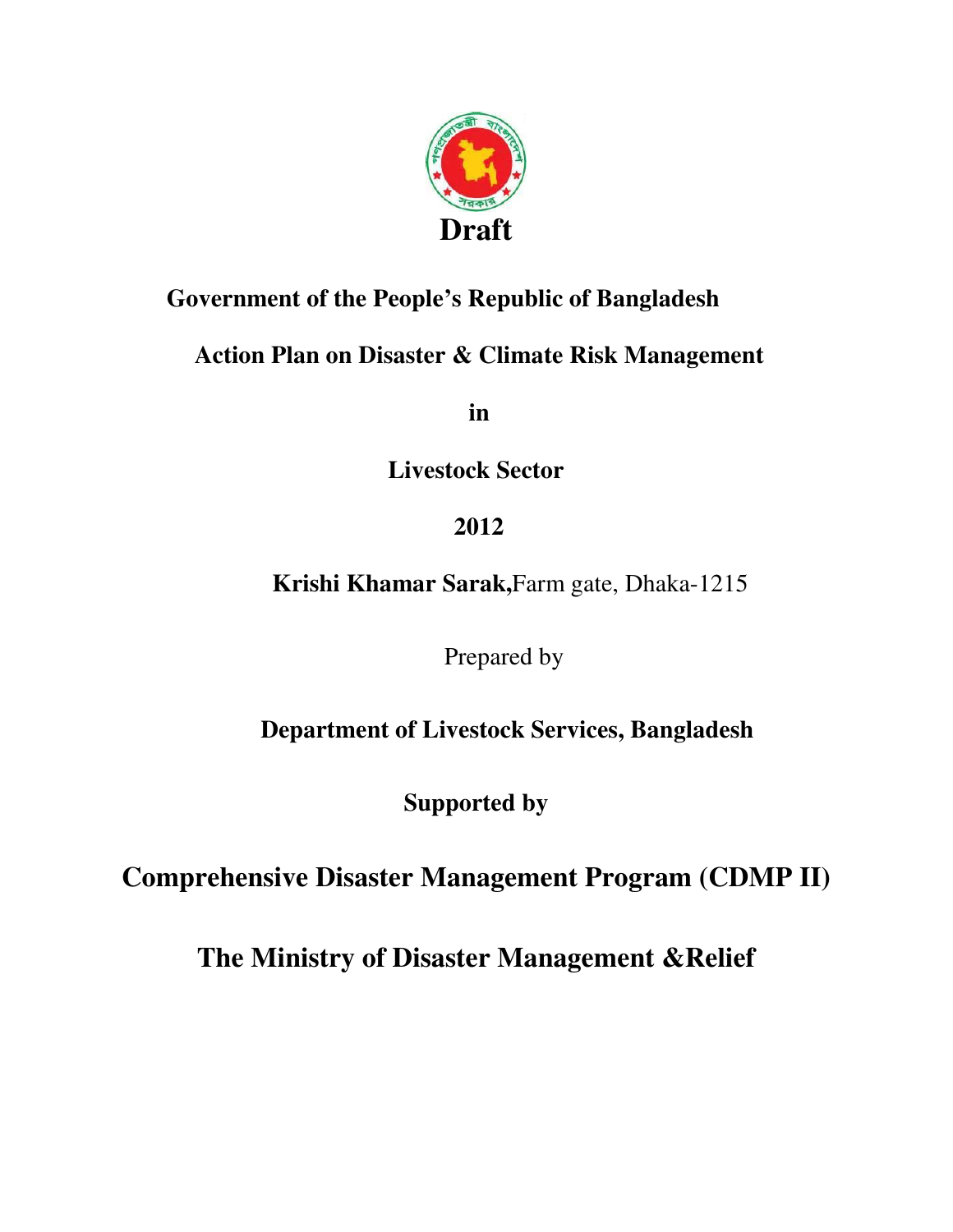### Foreword

The Plan of Action on Disaster Risk Reduction & Climate Change Adaptation in Livestock Sector in 2012 for DLS has been developed on the basis of the GoB Vision and Mission to reduce the vulnerability of the livestock sector. The effects of natural, environmental and human induced hazards to a manageable and acceptable humanitarian level by (a) bringing a paradigm shift in disaster management from conventional response and relief practice to a more comprehensive risk reduction culture and (b) Strengthening the capacity in improving the disaster management response and recovery at all levels by DLS. DLS has given emphasis to working together with all stakeholders to build strategic, scientific and implementation partnerships with all relevant government departments and agencies, other key non-government players including NGOs, academic and technical institutions, the private sector and donors. The role of Government is mainly to ensure that risk reduction and comprehensive disaster management is a focus of national policy and programs. The Plan of Action on Disaster Risk Reduction & Climate Change Adaptation in Livestock Sector in 2012 would consider to address the key issues like risk reduction, capacity building, climate change adaptation, livelihood security, community empowerment and response and recovery management. The national livestock development policy 2007 has reiterated its commitment to nation to fulfill the animal protein requirement by increasing the production of meat, milk, eggs to built a healthy nation. Execution of Standing Orders on Disaster, the Disaster Management Act 2012, is the formal legal frame work of disaster management mandate for Govt. officials. The strategic goals of the Plan are drawn from the SAARC Disaster Management Framework. These goals are well linked to the international and national drivers, so that the plan can articulate the long-term strategic focus of disaster management in Livestock Sector. We hope that the plan will play a pivotal role towards the integration of DM issues for DLS strategic and operational plan. I would like to congratulate the TWG and other DLS officials and CDMP professionals for developing this Plan of Action on Disaster Risk Reduction & Climate Change Adaptation in Livestock Sector in 2012 for DLS for Disaster Management, will contribute to achieving the Millennium Development Goals (MDGs) and sustainable development of livestock and livelihood adaptation through this vital sector.

Md. Ashraf Ali

DG DLS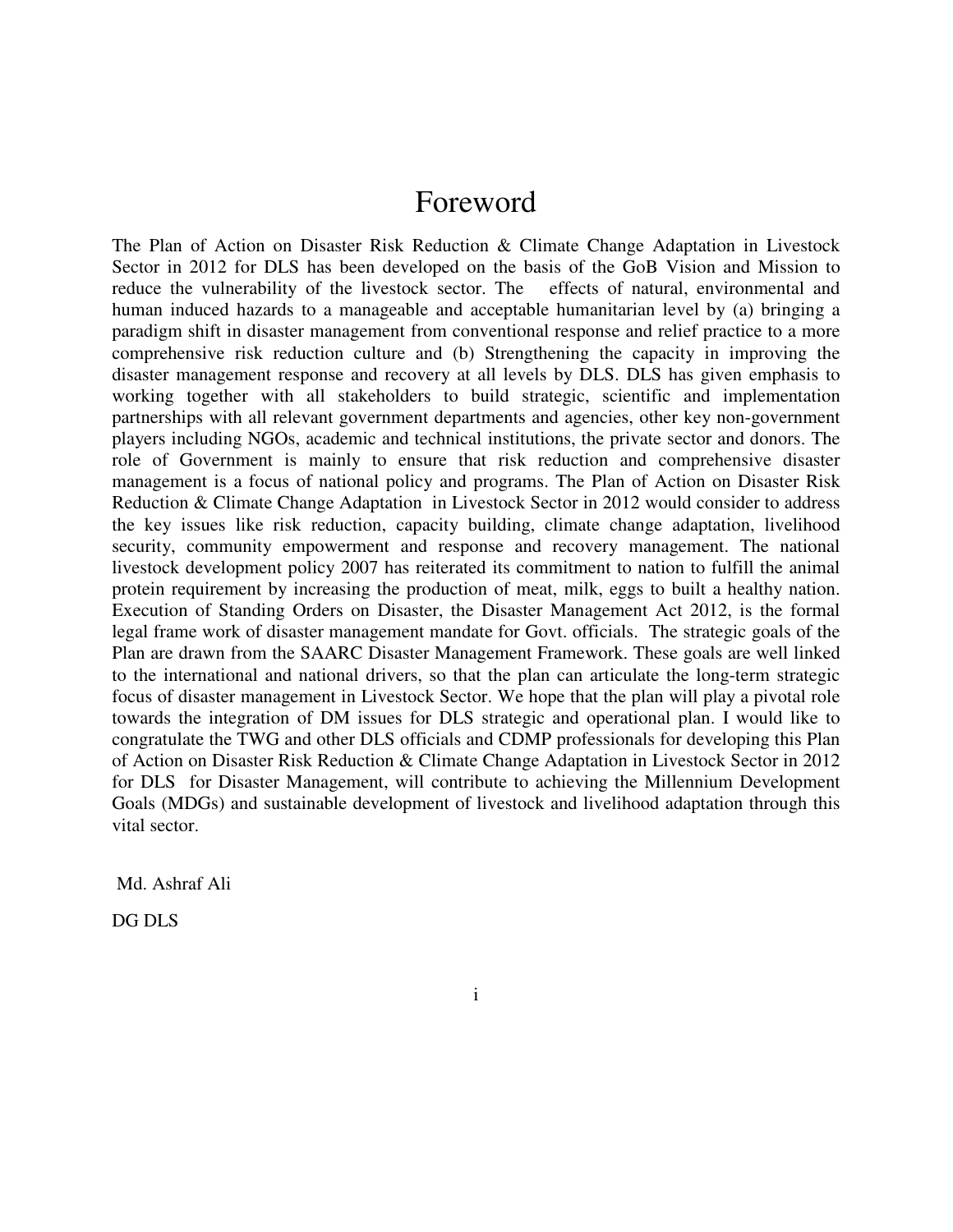#### **Preface:**

Bangladesh has already become the victim of climate change. It is assumed the situation will be worsened in the days ahead. Bangladesh is a big deltaic plain in the world and has around 800 km long coastal area. In general, the topography of the country is extremely flat except marginal hills along the North-East and South-East region. The average land elevation is about 7.62 meters (25 ft.) above mean sea level whereas for coastal and offshore island is about 1.5 meters (approx.) above mean sea level and as such major portion of the waterways are under tidal influence. Due to emission of Green House Gas there is global warming and elevation of sea level is the concern for coastal inundation and increased salinity. The increased salinity will affect the Agriculture and livestock production. The food security will be in threat. The poor and marginal farmers will suffer from nutritional deficiency. The income generating activities like rearing of cattle and poultry farming activities will be drastically reduced for a indefinite time. Due to increase temperature the productivity of poultry and other ruminant will decrease and disease prevalence will affect the sector. To identify the Impact of livestock sector shared experience of the DLS officers working in the costal environment. Discussion had been conducted with people of northern and central part of the country about their experience in managing flood situation. We have shared views and ideas of the DLS officers working in different poultry, dairy, goat and Central Cattle Breeding Station about the emerging diseases and consequence of changed situation. Shared with the Scientist of the BLRI, FDIL, LRI, Duck Breeding farm about the issues of climate change, productivity, disease prevalence and other related issues. During the preparation of the documents PIP of the project has been followed which was prepared by CDMP-II under the Ministry of Disaster Management and Relief. We have since taken this process forward, including through the adoption of the appropriate technology in livestock sector, which will be the main basis of our efforts to combat climate change over the next ten years. This is because we are still uncertain about the timing and exact magnitude of many of the likely impacts of climate change. As we continue to implement our adaptation and mitigation programs, we will deepen our understanding of the phenomenon. We will no doubt also keep ourselves informed of the latest developments in the science of Climate Change from experiences in other parts of the world, including through participation of Bangladesh Govt. in the process of UNFCCC and related forum. Therefore, anticipates periodical revision, as required. This action plan is a living guideline to implement different aspects of disaster management before, during and after the disaster i.e the document will be helpful for Mitigation, Preparedness, Response, Recovery and adaptation procedure, technique etc of DLS officers in different tires. We realize that the Department of Livestock Services needs to carry its people along with it to face this enormous challenge. However, we can be confident that we can draw upon the traditional resilience, adaptability and innovativeness of our people, who have battled natural disasters over the centuries. The Action plan will provide a framework for this national effort.

Dr. Md. Rafiqul Islam Project Director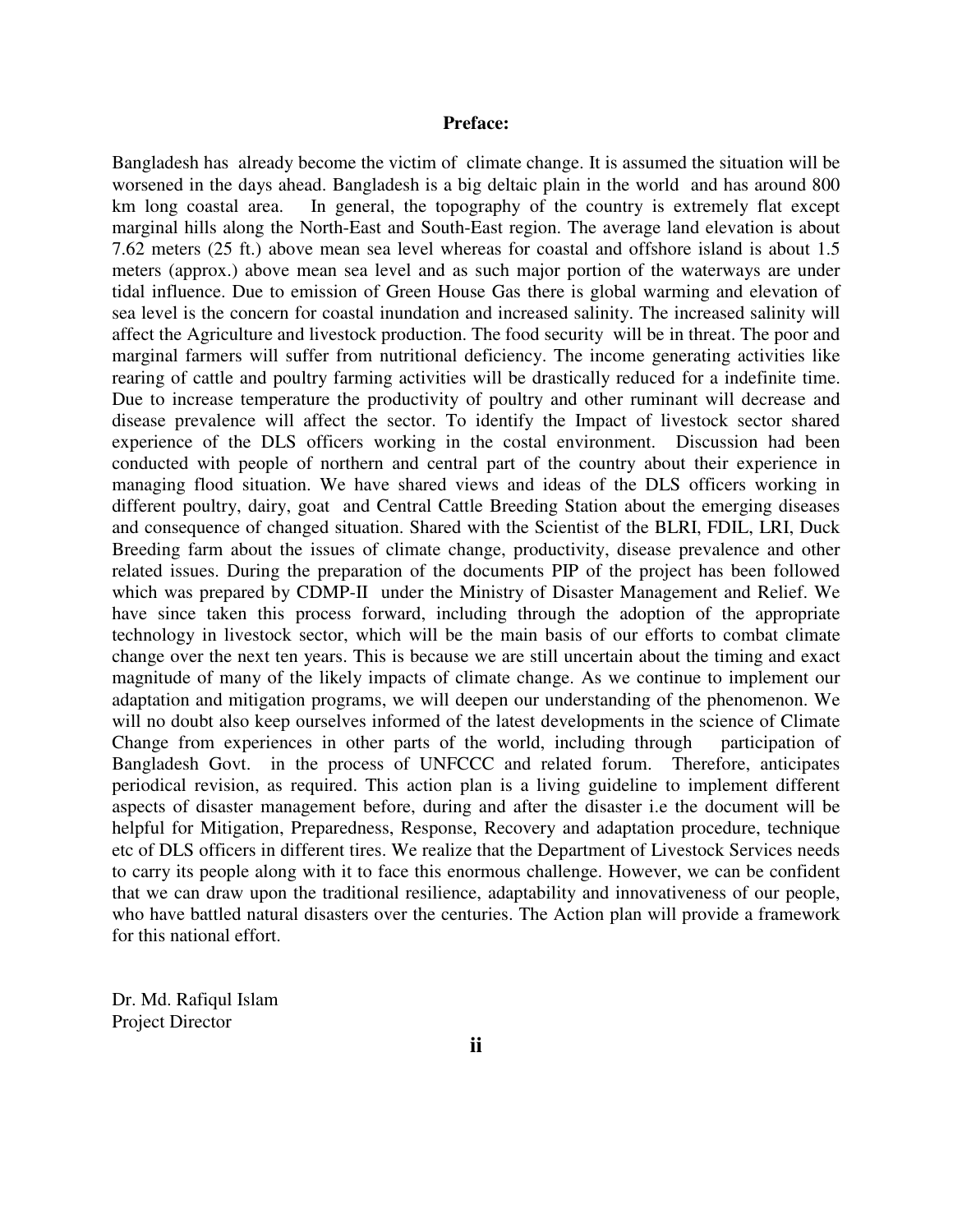# **Acronyms and local terms**

| <b>DD</b>      | Deputy Director                                             |
|----------------|-------------------------------------------------------------|
| <b>DLS</b>     | Department of Livestock Services                            |
| <b>CDMP</b>    | Comprehensive Disaster Management Program                   |
| <b>UNDP</b>    | <b>United Nations Development Program</b>                   |
| <b>FFWC</b>    | Flood Forecasting and Warning Centre                        |
| <b>FFWS</b>    | Flood Forecasting and Warning System                        |
| <b>MoFL</b>    | Ministry of Fisheries and Livestock                         |
| DG             | Director General                                            |
| <b>GHG</b>     | <b>Green House Gas</b>                                      |
| <b>GIS</b>     | Geographical Information System                             |
| <b>DLO</b>     | <b>District Livestock Officer</b>                           |
| <b>ULO</b>     | <b>Upazila Livestock Officers</b>                           |
| <b>UNO</b>     | Upazila Nirbahi Officer                                     |
| DC             | Deputy Commissioner                                         |
| <b>CNRS</b>    | <b>Center for Natural Resources Studies</b>                 |
| <b>NASA</b>    | National Aeronautics and Space Administration               |
| <b>BLRI</b>    | Bangladesh Livestock Research Institute                     |
| <b>LRI</b>     | <b>Livestock Research Institute</b>                         |
| <b>FDIL</b>    | Field Disease Investigation Laboratory                      |
| <b>CCBS</b>    | <b>Central Cattle Breeding Station</b>                      |
| <b>UNFCC</b>   | United Nations Framework Convention on Climate Change       |
| <b>JTWC</b>    | Joint Typhoon Warning Center                                |
| <b>TADs</b>    | <b>Trans-boundary Animal Diseases</b>                       |
| <b>HPAI</b>    | High Pathogenic Avian Influenza                             |
| <b>LPAI</b>    | Low Pathogenic Avian Influenza                              |
| <b>ASEAN</b>   | <b>Association of South East Asian Nation</b>               |
| <b>SAARC</b>   | Association of South Asian Regional Cooperation.            |
| <b>ECO</b>     | Economic Cooperation Organization                           |
| <b>AMU</b>     | Arab Maghreb Union                                          |
| <b>AU</b>      | <b>African Union</b>                                        |
| <b>IBAR</b>    | <b>Inter African Bureau for Animal Resources</b>            |
| <b>SDC</b>     | South African Development Community                         |
| <b>FAO</b>     | Food and Agricultural Organization.                         |
| <b>OIE</b>     | World Organization for Animal Health                        |
| <b>WHO</b>     | World Health Organization                                   |
| <b>NARES</b>   | Regional National Agricultural Extension System             |
| AI             | Avian Influenza                                             |
| <b>USAID</b>   | United States International Development Agency              |
| <b>ARIs</b>    | <b>Advance Research Institutions</b>                        |
| <b>GF-TADs</b> | Global Framework for the control of Trans-boundary Diseases |
| <b>FAO ROA</b> | FAO Regional office in Asia                                 |
| MoDM&R         | Ministry of Disaster Management and Relief                  |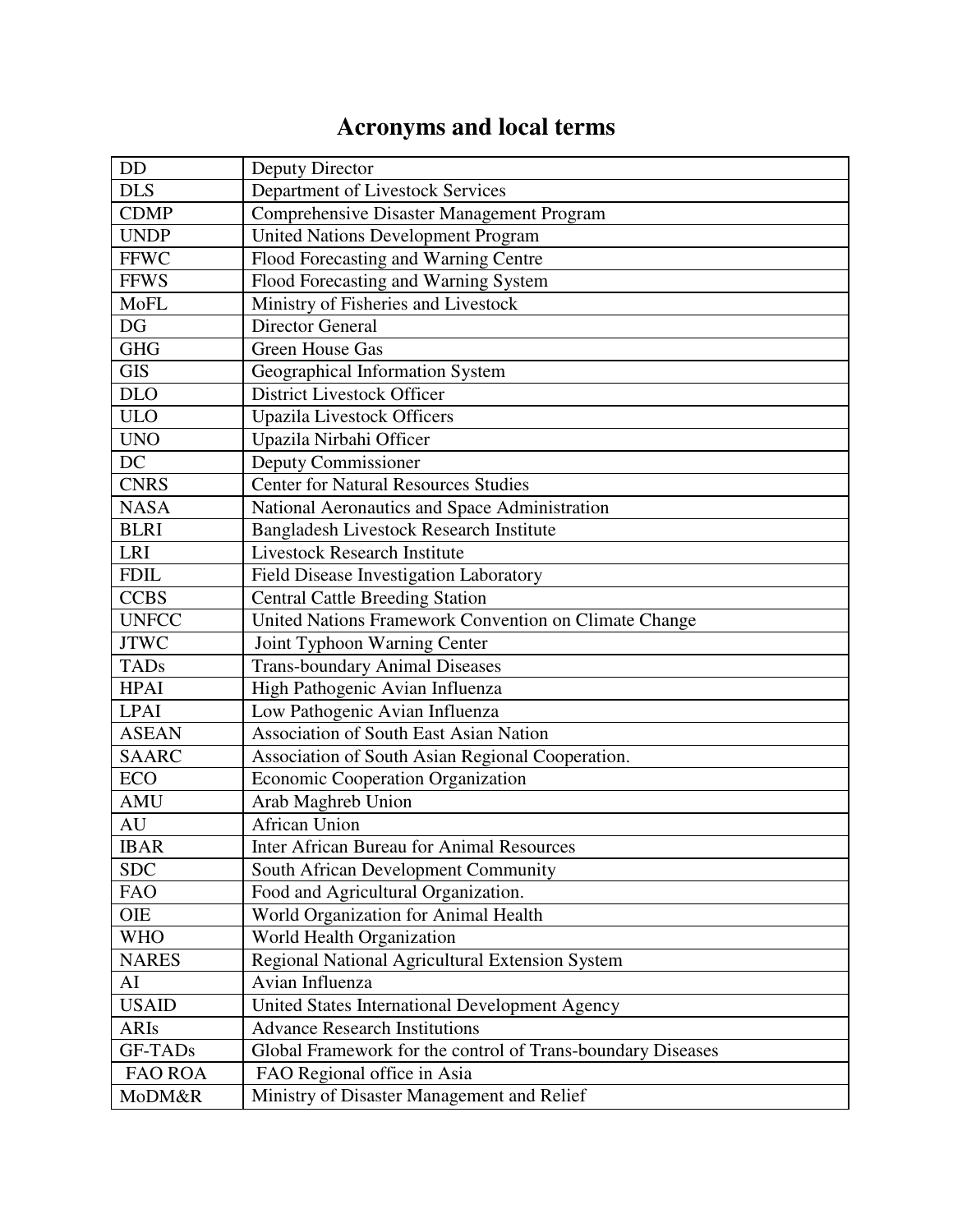| <b>DMB</b>           | Disaster Management Bureau                                              |
|----------------------|-------------------------------------------------------------------------|
| <b>DMA</b>           | Disaster Management Act.                                                |
| <b>DRRC</b>          | <b>Disaster Risk Reduction Committee</b>                                |
| <b>DMCG</b>          | <b>Disaster Management Coordination Group</b>                           |
| <b>DIRA</b>          | Disaster Impact Risk Assessment                                         |
| <b>HFA</b>           | Hyogo Framework of Action.                                              |
| <b>NLDP</b>          | National Livestock Development Policy                                   |
| <b>NELP</b>          | National Livestock Extension Policy                                     |
| <b>MOA</b>           | Major Outcome Area.                                                     |
| <b>DVH</b>           | <b>District Veterinary Hospital</b>                                     |
| <b>UVH</b>           | Upazila Veterinary Hospital                                             |
| <b>OTI</b>           | <b>Officers Training Institute</b>                                      |
| <b>LTI</b>           | <b>Livestock Training Institute</b>                                     |
| <b>LRI</b>           | <b>Livestock Research Institute</b>                                     |
| <b>SF</b>            | <b>SAARC</b> Framework                                                  |
| <b>PADRR&amp;CCA</b> | Plan of Action on Disaster Risk Reduction and Climate Change Adaptation |
| <b>IPCC</b>          | Intergovernmental Panel of Climate Change                               |
| <b>KPH</b>           | Kilometer Per Hour                                                      |

**iv**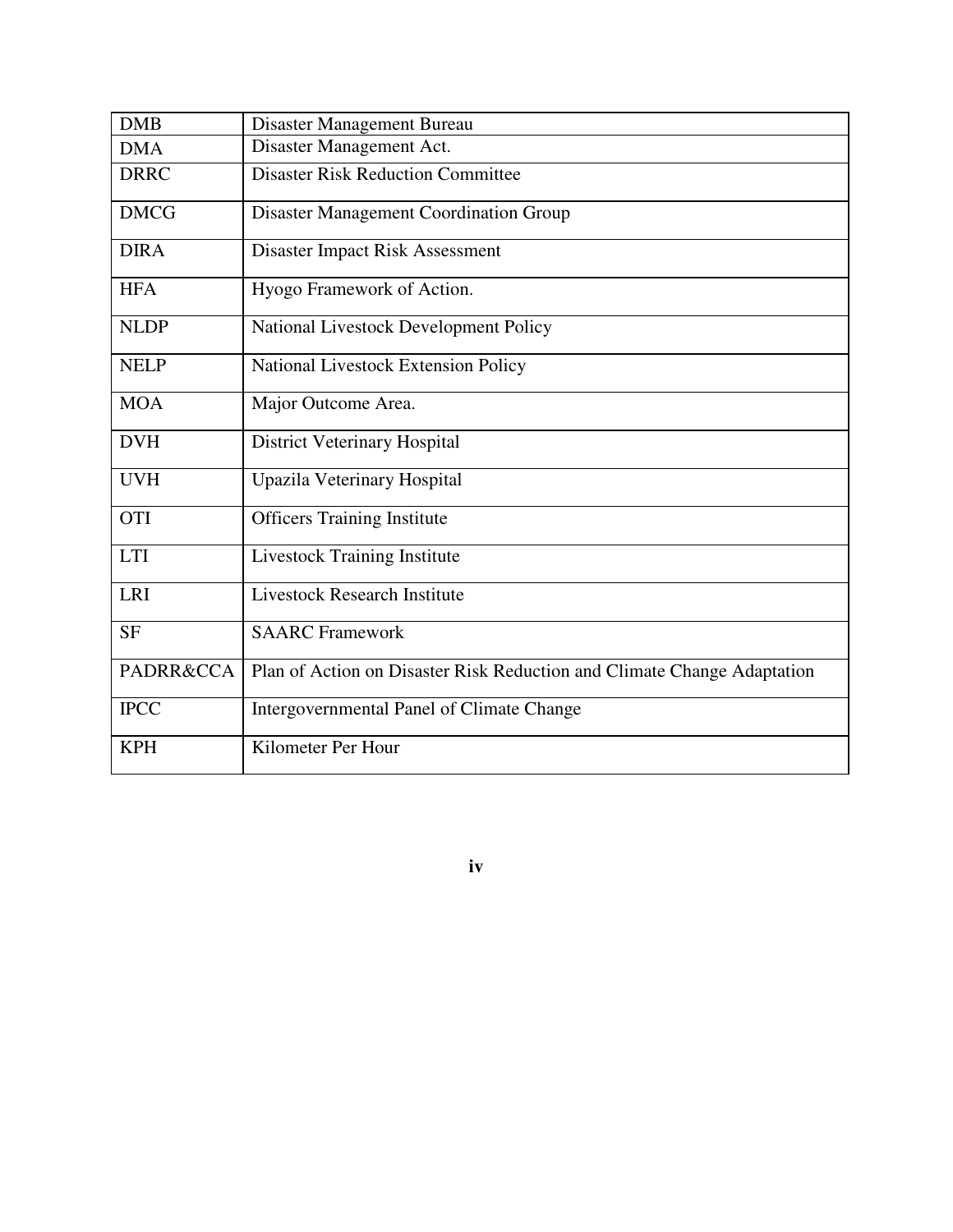## List of contributors:

- Md. Ashraf Ali, DG, DLS, ,Farmgate, Dhaka.
- Dr.Md.Musaddique Hossain ,Director(Animal Health & Admin), DLS, Farmgate, Dhaka
- Partha Rathi Sarker,Director,Extension,
- Khaza Nazjimuddin, Director, Production,DLS, Farmgate, Dhaka
- Dr.Md.Mohsin Ali,Director ( Training,Research and Evaluation),LRI, Mohakhali, Dhaka
- Dr.Md. Aminur Rahman, Principal, OTI, Savar
- Md.Zakir Hossain, Deputy Chief, Livestock Planning-1, MoFL, Bangladesh Secretariat,Dhaka
- Sanjib Kr. Saha, Response/Adaptation Analyst
- Dr.Mrinal Kanti Mitra, DD, Khulna
- Dr.M.H Siddiquee,DD, Dhaka Division
- Dr. Arabinda Kumar Saha, DD, Artificial Insemination and Fodder Cultivation, DLS, Farmgate, Dhaka
- Dr. Alamgir Safiul Alam, DD,( A.H.and admin-2), DLS, Farmgate, Dhaka
- Kalidas sarkar, DD, Central Poultry Farm ,Mirpur,Dhaka.
- Md.Zillur Rahman, AD (Farm), DLS, Farmgate, Dhaka
- Dr.Md.Ainul Haque, AD(Animal Health and Admin), DLS, Farmgate, Dhaka
- Dr. Md. Liaquat Ali, DD, DLS, Farmgate, Dhaka
- Dr.S.M Nazrul Islam, AD(LR), DLS, Farmgate, Dhaka
- Md. Azizul Islam,P.S.O,Animal Nutrition, DLS, Farmgate, Dhaka
- Dr. Md. Mahabubul Alam,A.D Divisional Livestock office,Rangpur
- Bishwazit Bhattacharjee,Livestock Economist, DLS, Farmgate, Dhaka
- Shanka Kr. Chakraborty, DD, Chittagong
- Md. Azizul Haque Dhali,PCD,BBDP, DLS, Farmgate, Dhaka
- Ajay Kumar Roy, Chief, Planning and Evaluation Cell, DLS, Farmgate, Dhaka
- Dr.Jatindra Nath Das, AD, DLS, Farmgate, Dhaka
- Subodh Chandra Saha, DD, Sylhet
- Dr.Malay Sankar Dey, DD, (Animal Health and Admin-1),
- Swapon Kr.Modak, AD(AI), DLS, Farmgate, Dhaka
- Dr. Goutam Chandra Das, ULO,Sadar, Noakhali
- Dr.Samar Kumar Ghosh, AD(Training), DLS, Farmgate, Dhaka
- Dr.Md. Ashraf Ali,VS,DVH,Patuakhali
- Dr. Md.Belal Hossain, PD, AIET, DLS, Farmgate, Dhaka
- Dr.Mohammad Ruhul Amin,PO,DCRMLP, DLS, Farmgate, Dhaka
- Rahima Akther, ADLO, Deputed to DLS, Farmgate, Dhaka
- Dr. Bidhan Chandra Das, PSO, CDIL. 48 Kazi Alauddin Road, Dhaka
- Dr. Md. Mizanur Rahman, National Consultant and Editor of this PADM-DLS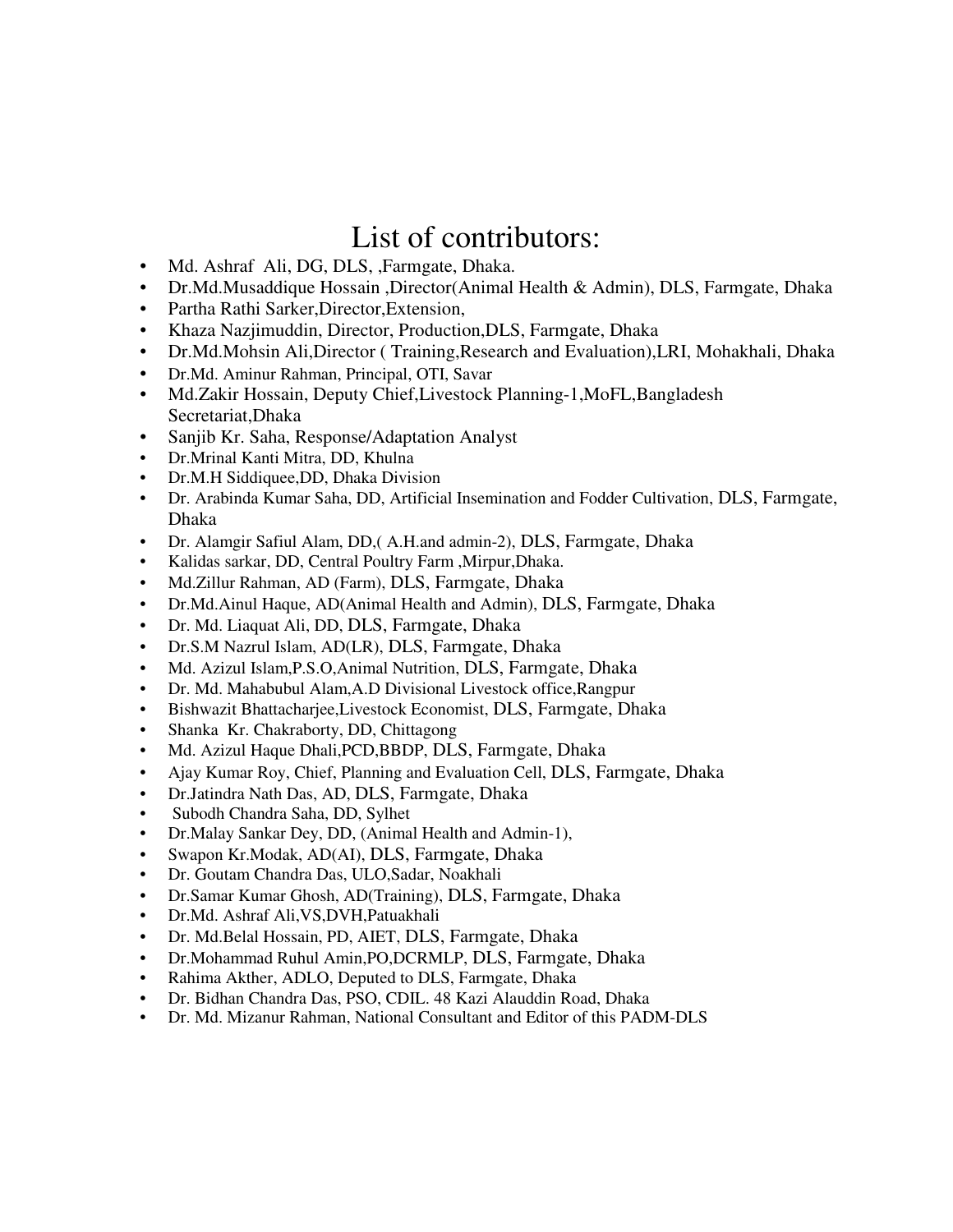# TABLE OF CONTENTS

| Foreword                                                                            | $\mathbf{i}$            |  |
|-------------------------------------------------------------------------------------|-------------------------|--|
| Preface                                                                             | $\mathbf{ii}$<br>iii-iv |  |
| Acronyms and local terms                                                            |                         |  |
| List of contributors:                                                               |                         |  |
| <b>I.BACKGROUND</b>                                                                 | $\mathbf{1}$            |  |
| <b>II.INTRODUCTION</b>                                                              | $\overline{2}$          |  |
| <b>III.CLIMATE HAZARDS IN BANGLADESH</b>                                            | $\overline{4}$          |  |
| 1.Flood:                                                                            | $6-9$                   |  |
| a. Flash flood                                                                      | 6                       |  |
| b. River flood.                                                                     | 6                       |  |
| c. Rain fed flood                                                                   |                         |  |
| d. Cyclone/tidal flood/sidr flood in the coastal side                               | 6                       |  |
| 2. Tropical cyclones, Sidr, Aila and storm surges                                   | 9                       |  |
| 3. Drought                                                                          |                         |  |
| 4. Salinity Intrusion                                                               | 14                      |  |
| 5. Earthquake                                                                       | 15                      |  |
| 6.Tsunami                                                                           | 17                      |  |
| 7. Environmental pollution                                                          | 17                      |  |
| 8. Emerging diseases                                                                |                         |  |
| a. Avian Influenza(A.I)                                                             |                         |  |
| b. Anthrax                                                                          | 29                      |  |
| c. Infectious bursal disease                                                        | 32                      |  |
| d. Newcastle disease                                                                |                         |  |
| <b>IV.IMPACTS OF CLIMATE CHANGE</b>                                                 |                         |  |
| V. INTERNATIONAL AND NATIONAL DRIVERS WORKING ON<br><b>CLIMATE CHANGE</b>           |                         |  |
| 1. International drivers                                                            | 35                      |  |
| Hyogo Framework for Action (HFA) 2005-2015<br>a.                                    |                         |  |
| United Nations Framework Convention on Climate Change<br>$\mathbf{b}$ .<br>(UNFCCC) | 35                      |  |
| c. SAARC Framework for Action(SFA) 2006-2015                                        | 36                      |  |
| 2. National                                                                         |                         |  |
| <b>Committees at National Level</b><br>a.                                           | 38                      |  |
| <b>Committees at Field Level</b><br>b.                                              | 38                      |  |
| Strategic goals of SAARC framework for action (SFA) 2006-2015<br>$\mathbf{c}$ .     | 39                      |  |
| Disaster Management Act 2012<br>d.                                                  | 39                      |  |